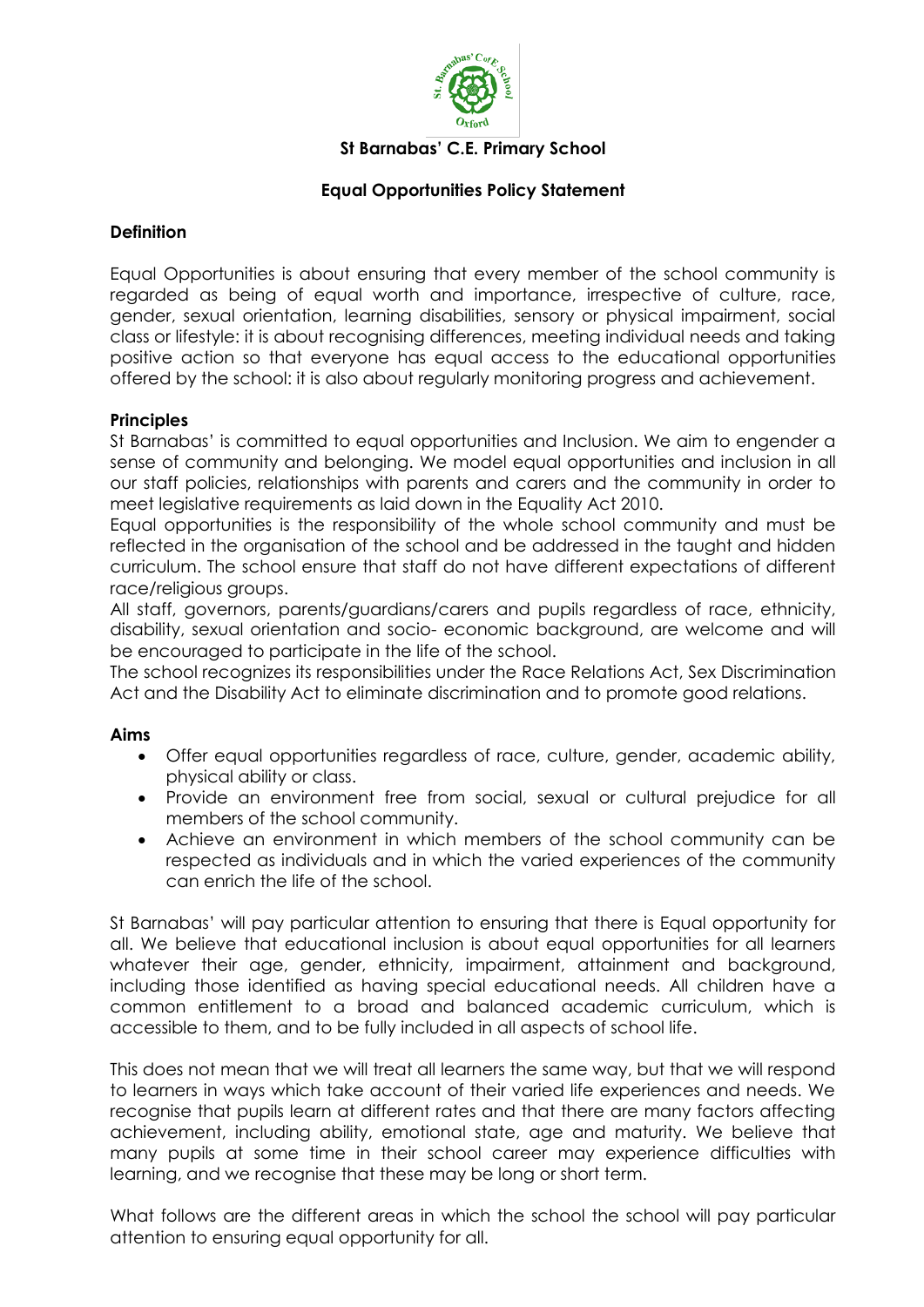# **Equal Opportunities – Multi- Cultural:**

It is our school policy:

- To incorporate a balanced view of the world through a multi- cultural approach.
- To recognise that pupils are world citizens who will meet a wide variety of cultures throughout their lives.
- $\bullet$

# **Equal Opportunity – Gender:**

It is our school policy:

- To seek to promote non sexist attitudes in both children and staff.
- To allow children equal access to opportunities which will equip them for adult life and to achieve challenging expectations.
- To work towards the eradication of sexual stereotyping.

# **Equal opportunities – Race:**

It is our school policy:

- That no child or adult should be treated in any way differently, or in a derogatory manner, because of their race.
- To challenge racism in the context of a caring school community.

# **Equal opportunities – Ability:**

It is our school policy:

- To recognise good effort and attitudes regardless of academic achievement.
- To allow all children access to equipment, resources and teacher time regardless of their academic achievements.
- To value all efforts and achievements of children in all areas of the curriculum.

# **Equal Opportunities - Religion**

It is our school policy:

- Not to discriminate against others because they belong or do not belong to an organised religion.
- Not to discriminate against others because they have a profound belief or do not have a belief which affects their way of life or view of the world. This includes religious and philosophical beliefs, or a lack of belief such as Atheism
- Not to discriminate against others because they take part or do not take part in collective worship

### **Equal Oportunities – Class**

It is our school policy:

- That children should not be treated in any way differently because of an assumed class.
- That assumptions will not be made as regards class difference.

### **Equal Opportunities – Physical Disability**

It is our school policy that:

- Children should not be treated in any way differently to others due to their individual physical disability and needs.
- A provision should be made for the individual special needs of any disabled children within our community
- A physically disabled child has a right to take part in all activities within the school environment in so far as their individual disability allows them to do so.

### **Managing Equal Opportunities**

1. Admission – The school follows the Governing Body Admissions Policies that do not permit gender, race, colour or disability to be used as a criteria for admission.